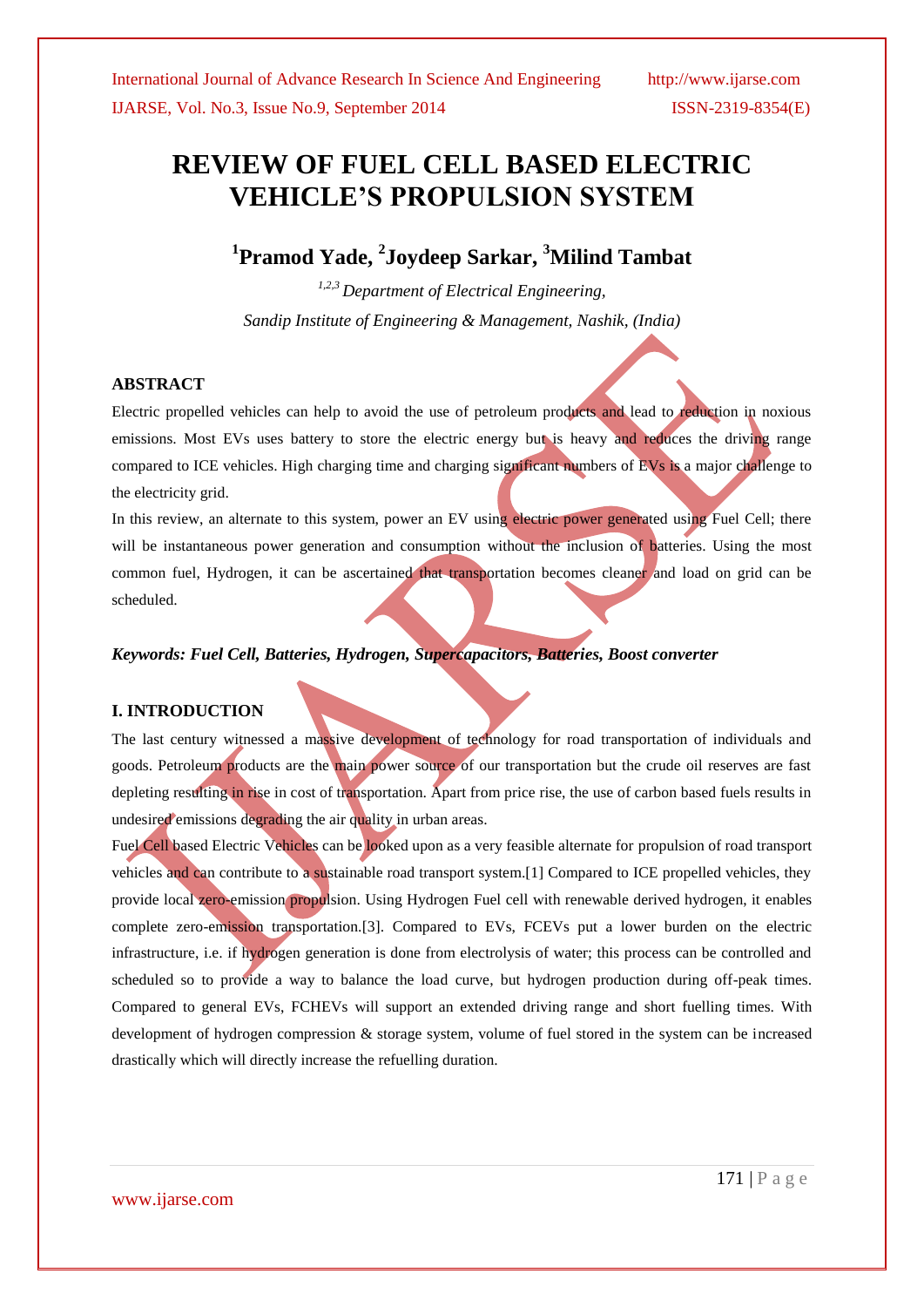#### **II. A GENERAL FUEL CELL**

A fuel cell hybrid propulsion system comprises of a fuel cell system, a small storage like Capacitor or battery, and an electric drive train. The ratings of the electric motor determine the maximum power and torque for traction, provided the fuel cell system and storage are capable to deliver this power. The hydrogen gas must be compressed at extremely high pressure at 5,000 to 10,000 psi to store enough fuel to obtain adequate driving range.[10] The operation of a fuel cell is based on the electrochemical oxidation of hydrogen to water. This electrochemical reaction consists of two catalytic reactions [4]. In a catalytic reaction at the anode of the fuel cell, hydrogen is reduced into protons and electrons:

### $2H_2(g) \to 4H^+ + 4e^-$

The protons are transported through the water-containing electrolyte as  $H_3O^+$  cations to the cathode. The electrons provide the external electric current. At the cathode, protons and electrons recombine in a catalytic reaction with oxygen into water:

$$
O_2(g) + 4H^+ + 4e^- \rightarrow 2H_2O(g/l)
$$

In totality, the fuel cell electrochemically 'burns' hydrogen as fuel, providing electric power and producing water. In practical scenario, a multiple number of fuel cells are stacked together to form a FC Stack to get the required voltage. In transportation systems, Fuel cell stacks are supplied with air source using compressors. The required compressor power depends on the air flow resistance over the channels in the stack. The power consumption of the compressor is significant with respect to the total electric power produced by the stack. Therefore, the speed of the compressor is lowered when less power is demanded from the fuel cell stack.

In automotive applications, fuel cell systems must be able to adapt to challenging operating conditions such as frequent start-up and stop and sudden change and widely varying power demand. These conditions are much easier to cope with if the fuel cell system is hybridized using batteries and or ultra-capacitors. In addition to mitigating the stress on the fuel cell via load levelling, the energy storage permits the capture of regenerative braking energy, which will benefit vehicle fuel economy and can potentially permit downsizing the fuel cell system.





**Fig 1 : Basic Fuel Cell System [5] Fig 2:Typical Voltage vs. Current Curve for Fuel Cell [7]**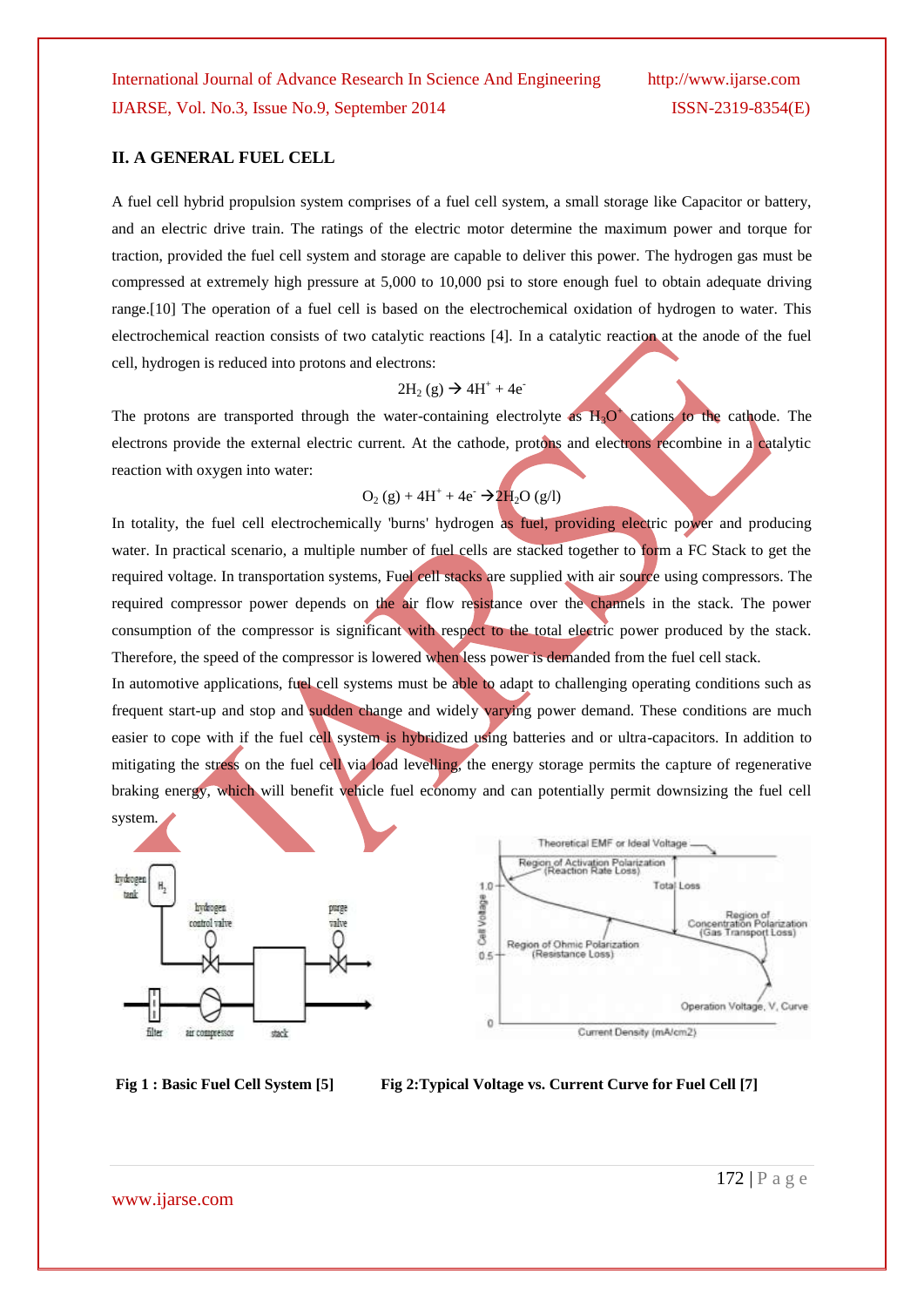Consider a fuel cell stack based on hydrogen fuel. Hydrogen delivers two electrons, the mass flow of hydrogen as fuel is directly proportional to the stack current [9], and neglecting losses. The fuel efficiency therefore depends on the stack voltage. The relation between stack voltage and stack current is presented in figure 3.





For a stack without internal losses, the stack voltage is defined by the reversible cell potential E0 times the number of cells. This ideal potential is reduced by activation losses, ohmic losses and concentration losses. For small currents, the activation losses dominate the voltage reduction (area A). In the normal operating range, an ohmic relation dominates (area B), and for high current densities, concentration losses reduce the voltage to unpractical low values (area C). The relation between stack current and stack voltage is standing on ohmic relation; the fuel cell stack is modelled as an ideal voltage source with an internal resistance in series. This leads to the following relation between stack voltage  $V_{FC}$  and stack current I<sub>FC</sub>.

$$
V_{FC} = V_{FC0} - R_{FC}I_{FC}
$$

The power PFC delivered at the terminals of the fuel cell stack relates to the stack current IFC as:

 $P_{FC} = V_{FC}I_{FC} = V_{FC0}I_{FC} - R_{FC}I_{FC}^2$ 

The power range for normal operation is bounded by a maximum and minimum.  $P_{FCmin} < P_{FC} < P_{FCmax}$ . Here, P<sub>FCmin</sub> and P<sub>FCmax</sub> denote the minimum and maximum rated operating power of the fuel cell stack. Typically,  $P_{FCmin}$  is 10-20% of  $P_{FCmax}$ .

# **III. OPTIONS FOR ENERGY STORAGE**

With system hybridisation, energy storage technology for FCVs has been searched. The system is tested in terms of performance, lifetime and cost. Comparison of technologies is done in terms of energy storage and power handling capacity. The Ragone plot of these technologies gives an idea of current status and estimated future potentials and their relative charging and discharging times, which can be concluded into following:

- Supercapacitors can deliver very high power and be charged in a few seconds but have limited energy storage capacity.
- Lithium batteries can store 10-30 kWh and be completely charged and discharged in 10-20 minutes and can provide high pulse power for a few seconds much like capacitors, but with greater losses.
- The fuel cell system has a very high system energy density due primarily to the characteristics of the hydrogen fuel and can deliver high power for long periods, but has relatively poor dynamic response due to the compressor needed to provide the air at the cathode of the fuel cell.[6]

www.ijarse.com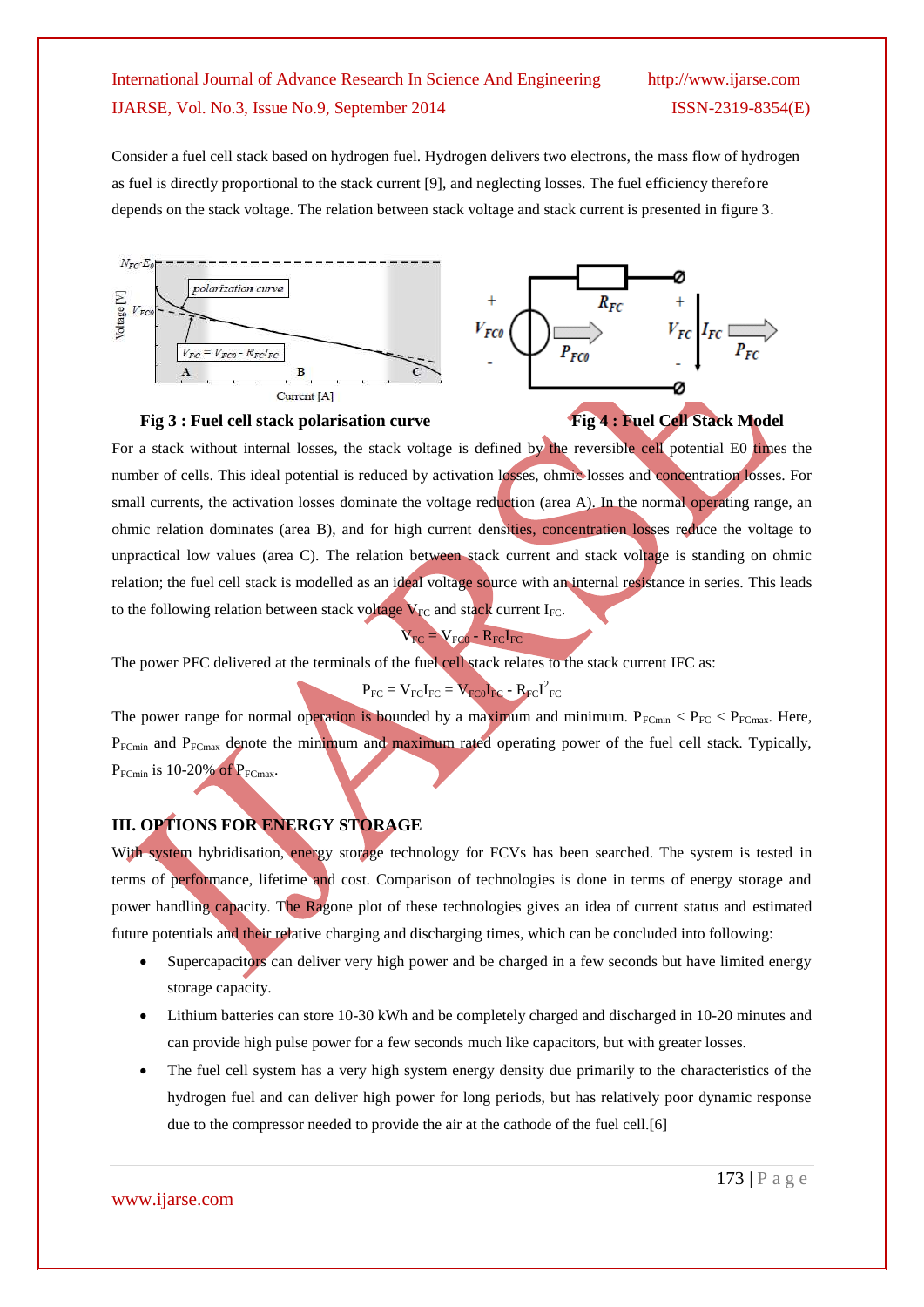Hence none of the technologies meets all of the needs of electric drive vehicles alone but the combination of fuel cells and supercapacitors or batteries can take advantage of the strengths of each of the technologies and achieve performance in automotive application.



#### **IV. POWER DELIVARY SYSTEM IN FUEL CELL VEHICLES**

The proper operation of FCEVs requires maintaining the ratio of back pressure and air flow with the change in power demand. The conditions in which the fuel cell stack needs to operate can significantly increase or decrease the life of the FC arrangement due to stresses on the system. One option to critically balance the stresses on the system is to use a system containing two energy sources i.e. a Fuel Cell stack and an energy storing device. Considering hybridization of fuel cell vehicles much architecture have been thought off including physical arrangement of the power sources, selection of the energy storage technology and devices, and the control strategy for splitting power between two power sources. There are many options relative to operating conditions, control complexity, development cost, vehicle performance, and fuel economy potential. The following fuel cell power arrangements are known to be applicable to a vehicle power system

arrangement:[5]

#### **4.1 Direct hydrogen fuel cell vehicles (FCVs) without energy storage**

No DC/DC converter is employed. The dependency of FCs output current on the reactant flow rate limits its response to load transients. It requires large fuel cell stack and fast reactant supply. The DC-link voltage has a large swing due to the slow response of the fuel cell system.





**Fig** 6: **FC-HEV** Configuration 1 **Fig** 7: **FC-HEV** Configuration 2

www.ijarse.com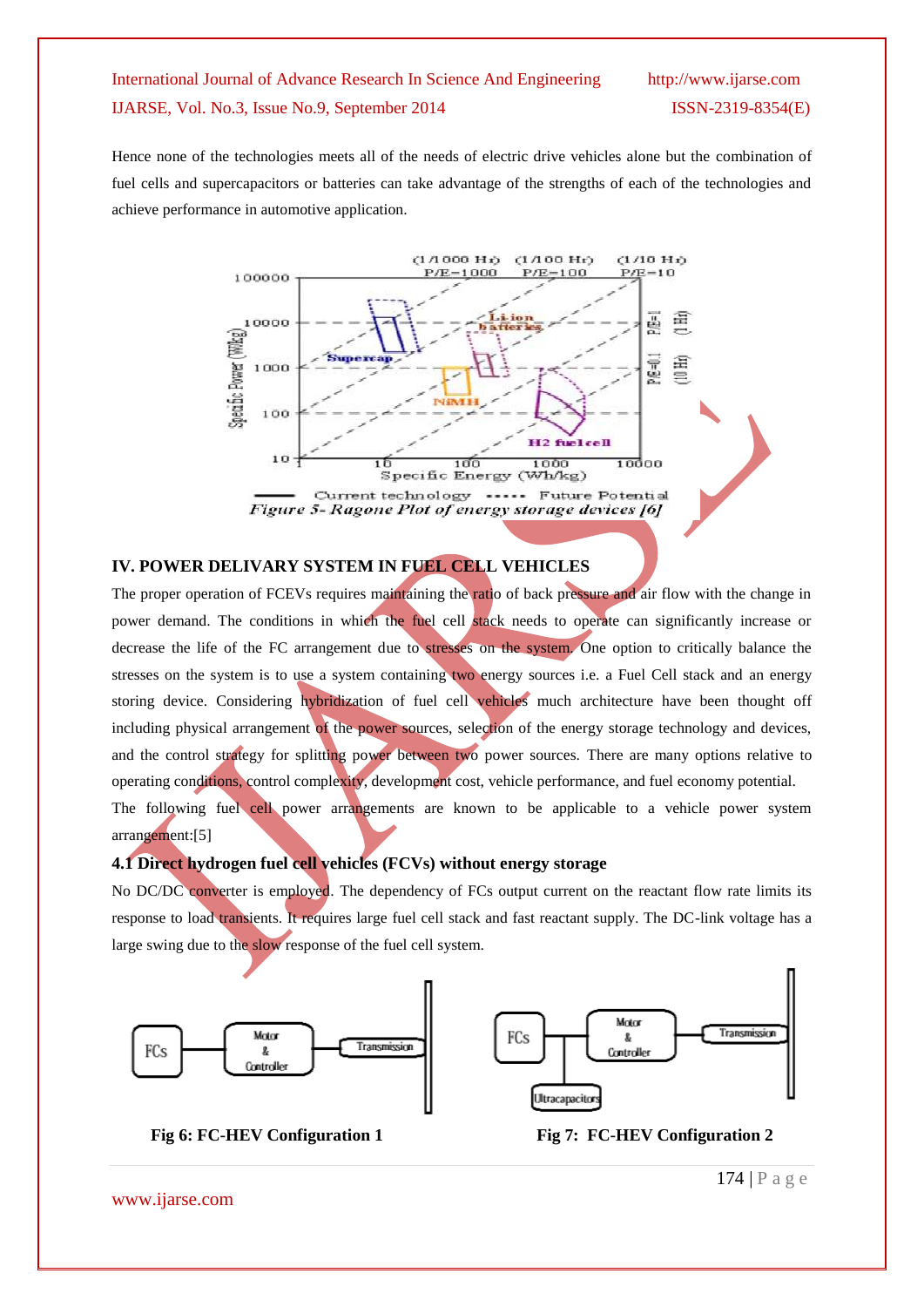#### **4.2 FCVs with super capacitors directly connected in parallel with the fuel cell**

The supercapacitors are directly connected in parallel with the DC-link. The relatively soft voltage-current characteristics of fuel cells allow supercapacitors to operate over a fairly wide range of voltage and to self regulate the DC-link voltage fluctuation. The supercapacitors will absorb the excess power from the stack and the regenerative braking energy and provide a fraction of transient power for vehicle acceleration.

#### **4.3 FCVs with supercapacitors coupled in parallel with the fuel cell through a DC/DC converter**

The fuel cell voltage is the DC-link voltage. The transient power provided by the energy storage is regulated by a DC/DC converter. The introduction of the DC/DC converter can maximize the utilization of supercapacitors or batteries during acceleration and cruise and regenerative braking. This configuration permits controlling the transient power from the fuel cell by applying different power split strategies such as power-assist or loadlevelling control to mitigate the stress on the fuel cell stack [8]. The state of charge (SOC) of supercapacitors or batteries can be directly controlled within appropriate levels.

## **4.4 FCVs with the fuel cell connected to supercapacitor dc-link via a DC/DC converter**

The energy storage voltage is the DC-link voltage. The steady power provided by the fuel cell passes through the DC/DC converter. The converter regulates the fuel cell power to avoid large fluctuation of the DC-link voltage. The SOC can be controlled indirectly.



# **V. FUEL CELL VEHICLE CONFIGURATIONS**

A Fuel Cell Hybrid vehicle has a battery or an ultracapacitor in parallel with the fuel cell system. Fuel Cell Hybrid operation enables most efficient use of the inherently high energy density of the fuel cell and the high power density of the battery. When power demand is high, such as during acceleration, batteries will provide the required power. When the power demand is low, the fuel cell provides the required power. Batteries will be recharged during the periods of low power operation. Thus, depending on the power and energy requirements, the fuel cell could be designed to provide cruising power and the battery could be designed to provide peak power. The selection of the battery pack would also depend on factors such as cost and performance of the fuel cell and the battery, the battery technology, and the driving cycle.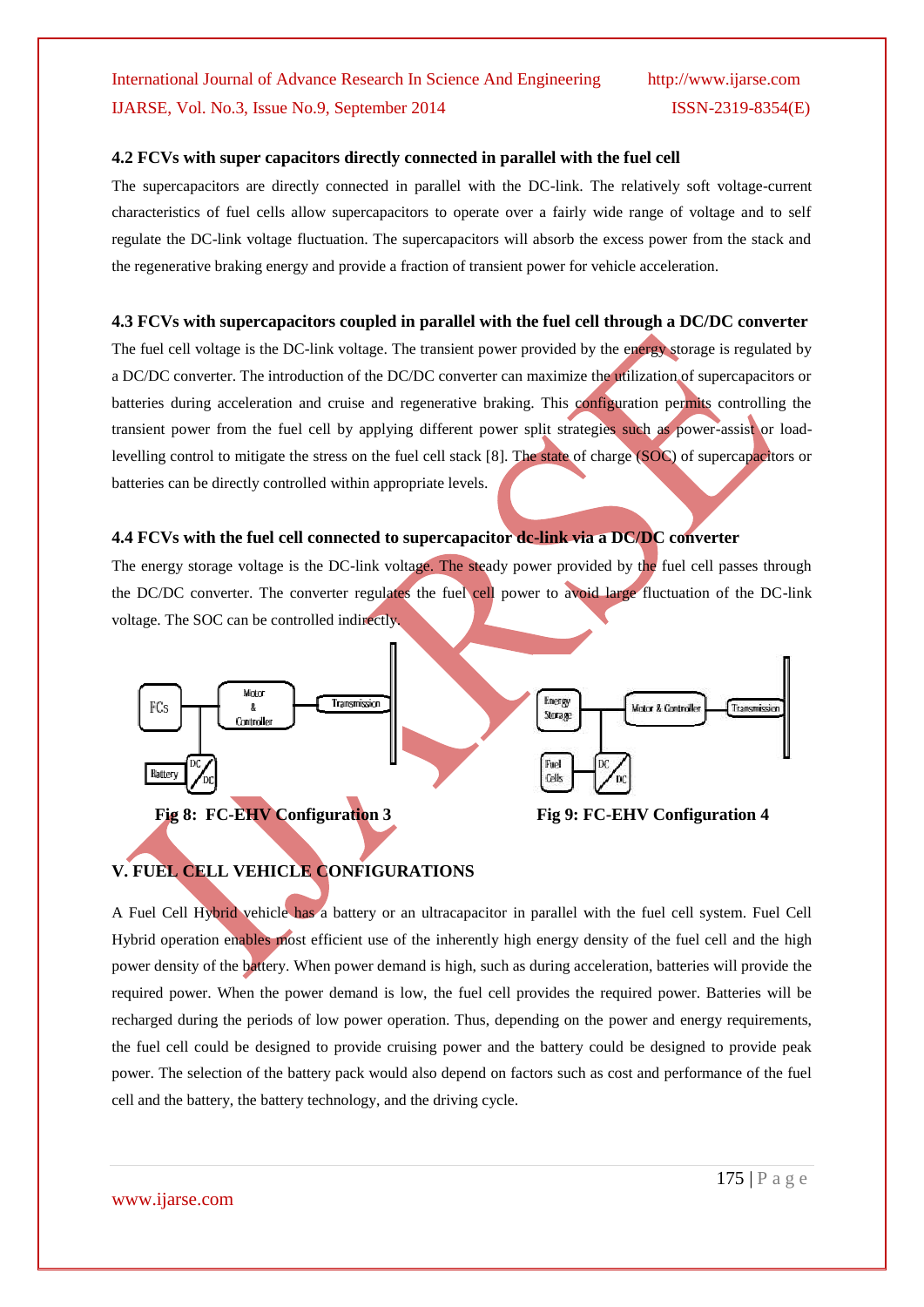

**Figure 10 –Fuel Cell Converter Control System [13]** 

#### **5.1 Fuel Cell System with Battery and DC/DC Converter**

A fuel cell propulsion system with a battery pack and DC/ DC converter is shown in Fig 11. In this system, the propulsion unit is designed at a higher voltage than the fuel cell voltage. Hence a boost type DC/DC converter is required to boost the fuel cell stack voltage to the required battery voltage of about 300 V. The boost converter is also required to charge the batteries. The power required for propulsion is supplied by the batteries and the fuel cell stack. The DC/DC converter has to be sized based on the maximum power capability of the fuel cell stack. The diode at the output of the fuel cell stack is necessary to prevent the negative current going into the stack.[13]





### **5.2 Fuel Cell System without a DC/DC Converter**

If the characteristics of the fuel cell stack and the battery are matched, it is possible to eliminate the DC/DC converter. In the system shown in Fig. 10b, the load is shared by the fuel cell and the battery. By controlling the hydrogen input to the stack, it is possible to adjust the power supplied by the battery and by the fuel cell. The fuel cell also can be operated to fully supply the load and to charge the batteries. If it is a smaller battery, it can be used to provide mainly the peak and transient power. The power command from the vehicle controller is divided by the fuel cell voltage to derive the reference current command. This current reference is compared with the actual current to derive a signal to control the amount hydrogen input to the stack.[13]

#### www.ijarse.com

176 | P a g e